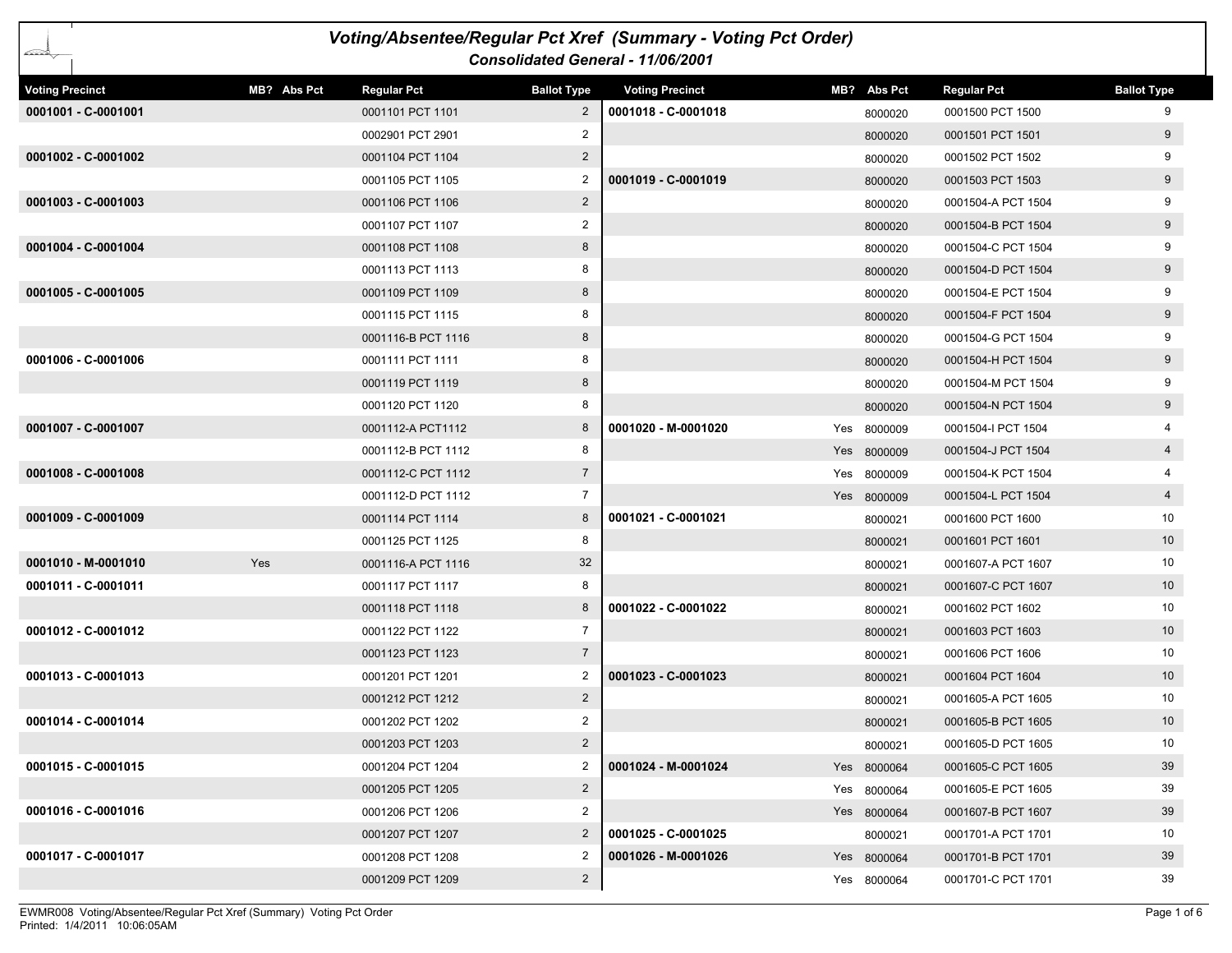| <b>Voting Precinct</b> |     | MB? Abs Pct | <b>Regular Pct</b>      | <b>Ballot Type</b> | <b>Voting Precinct</b> |     | MB? Abs Pct | <b>Regular Pct</b> | <b>Ballot Type</b> |  |
|------------------------|-----|-------------|-------------------------|--------------------|------------------------|-----|-------------|--------------------|--------------------|--|
| 0001026 - M-0001026    |     | Yes 8000064 | 0001701-D PCT 1701      | 39                 | 0002014 - M-0002014    | Yes |             | 0002500-C PCT 2500 | 15                 |  |
|                        |     | Yes 8000064 | 0001701-E PCT 1701      | 39                 | 0002015 - C-0002015    |     |             | 0002502 PCT 2502   | 13                 |  |
|                        |     | Yes 8000064 | 0001701-F PCT 1701      | 39                 |                        |     |             | 0002503 PCT 2503   | 13                 |  |
|                        |     | Yes 8000064 | 0001701-G PCT 1701      | 39                 | 0002016 - C-0002016    |     |             | 0002504 PCT 2504   | 13                 |  |
| 0001027 - C-0001027    |     | 8000009     | 0001800 PCT 1800        | $\overline{4}$     |                        |     |             | 0002505 PCT 2505   | 13                 |  |
|                        |     | 8000009     | 0001801 PCT 1801        | 4                  |                        |     |             | 0002506 PCT 2506   | 13                 |  |
| 0001102 - C-0001102    |     |             | 0001102 PCT 1102        | $\overline{2}$     | 0002017 - C-0002017    |     |             | 0002600 PCT 2600   | 15                 |  |
| 0001103 - C-0001103    |     |             | 0001103 PCT 1103        | $\overline{2}$     |                        |     |             | 0002602 PCT 2602   | 15                 |  |
| 0001110 - C-0001110    |     |             | 0001110 PCT 1110        | 8                  | 0002018 - M-0002018    | Yes |             | 0002603 PCT 2603   | 15                 |  |
| 0001121 - C-0001121    |     |             | 0001121 PCT 1121        | 8                  | 0002019 - M-0002019    | Yes |             | 0002700 PCT 2700   | 15                 |  |
| 0001124 - C-0001124    |     |             | 0001124 PCT 1124        | 8                  | 0002020 - C-0002020    |     |             | 0002800 PCT 2800   | 16                 |  |
| 0001210 - C-0001210    |     |             | 0001210 PCT 1210        | $\overline{2}$     |                        |     |             | 0002801 PCT 2801   | 16                 |  |
| 0001211 - C-0001211    |     |             | 0001211 PCT 1211        | $\overline{2}$     | 0002021 - M-0002021    | Yes |             | 0002802 PCT 2802   | $\overline{4}$     |  |
| 0002001 - C-0002001    |     |             | 0002103 PCT 2103        | 34                 | 0002022 - C-0002022    |     | 8000003     | 0002902-A PCT 2902 | $\overline{2}$     |  |
|                        |     |             | 0002104-A PCT 2104      | 34                 |                        |     | 8000003     | 0002908 PCT 2908   | $\overline{2}$     |  |
| 0002002 - M-0002002    | Yes |             | 0002104-B PCT 2104      | 33                 | 0002023 - M-0002023    |     | Yes 8000076 | 0002902-B PCT 2902 | 49                 |  |
| 0002003 - M-0002003    | Yes |             | 0002104-C PCT 2104      | $3\phantom{.0}$    |                        |     | Yes 8000076 | 0002903-C PCT 2903 | 49                 |  |
| 0002004 - C-0002004    |     |             | 0002200 PCT 2200        | 15                 |                        |     | Yes 8000076 | 0002903-D PCT 2903 | 49                 |  |
|                        |     |             | 0002203 PCT 2203        | 15                 | 0002024 - C-0002024    |     | 8000003     | 0002903-A PCT 2903 | $\overline{2}$     |  |
| 0002005 - C-0002005    |     |             | 0002201 PCT 2201        | 15                 |                        |     | 8000003     | 0002903-B PCT 2903 | $\overline{2}$     |  |
|                        |     |             | 0002202 PCT 2202        | 15                 |                        |     | 8000003     | 0002906 PCT 2906   | $\overline{a}$     |  |
|                        |     |             | 0002204 PCT 2204        | 15                 | 0002025 - C-0002025    |     | 8000003     | 0002904 PCT 2904   | $\overline{2}$     |  |
| 0002006 - C-0002006    |     |             | 0002208 PCT 2208        | 15                 |                        |     | 8000003     | 0002905 PCT 2905   | $\overline{a}$     |  |
|                        |     |             | 0002209 PCT 2209        | 15                 | 0002101 - C-0002101    |     |             | 0002101 PCT 2101   | 33                 |  |
| 0002007 - C-0002007    |     |             | 0002210 PCT 2210        | 15                 | 0002102 - C-0002102    |     |             | 0002102 PCT 2102   | 13                 |  |
|                        |     |             | 0002211 PCT 2211        | 15                 | 0002205 - C-0002205    |     |             | 0002205 PCT 2205   | 15                 |  |
| 0002008 - C-0002008    |     |             | 0002212 PCT 2212        | 15                 | 0002206 - C-0002206    |     |             | 0002206 PCT 2206   | 15                 |  |
|                        |     |             | 0002213 PCT 2213        | 15                 | 0002207 - C-0002207    |     |             | 0002207 PCT 2207   | 15                 |  |
| 0002009 - C-0002009    |     |             | 0002301 PCT 2301        | 35                 | 0002303 - C-0002303    |     |             | 0002303 PCT 2303   | 35                 |  |
|                        |     |             | 0002302 PCT 2302        | 35                 | 0002304 - C-0002304    |     |             | 0002304 PCT 2304   | 35                 |  |
| 0002010 - M-0002010    | Yes |             | 0002400-A PCT 2400      | 13                 | 0002305 - C-0002305    |     |             | 0002305 PCT 2305   | 35                 |  |
| 0002011 - C-0002011    |     |             | 0002400-B PCT 2400      | 15                 | 0002306 - C-0002306    |     |             | 0002306 PCT 2306   | 35                 |  |
|                        |     |             | 0002401 PCT 2401        | 15                 | 0002601 - C-0002601    |     |             | 0002601 PCT 2601   | 15                 |  |
|                        |     |             | 0002402-B PCT 2402      | 15                 | 0002701 - C-0002701    |     |             | 0002701 PCT 2701   | 15                 |  |
| 0002012 - M-0002012    | Yes |             | 0002402-A PCT 0002402-A | $\overline{4}$     | 0002907 - C-0002907    |     |             | 0002907 PCT 2907   | $2^{\circ}$        |  |
| 0002013 - C-0002013    |     |             | 0002500-A PCT 2500      | 13                 | 0003001 - C-0003001    |     |             | 0003100 PCT 3100   | 17                 |  |
|                        |     |             | 0002500-B PCT 2500      | 13                 |                        |     |             | 0003101 PCT 3101   | 17                 |  |
|                        |     |             | 0002501 PCT 2501        | 13                 | 0003002 - C-0003002    |     |             | 0003102 PCT 3102   | 17                 |  |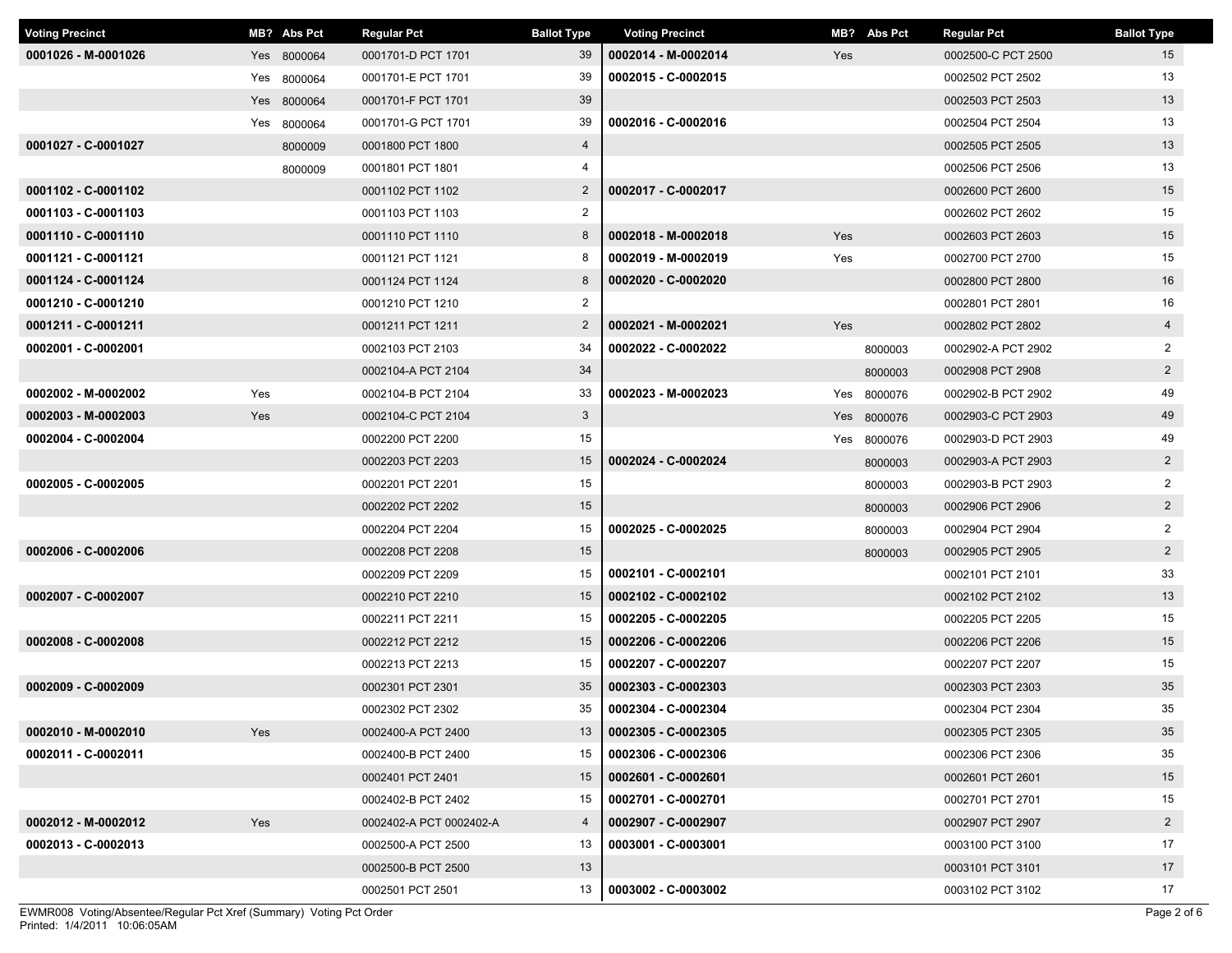| <b>Voting Precinct</b> |     | MB? Abs Pct | <b>Regular Pct</b>      | <b>Ballot Type</b> | <b>Voting Precinct</b> | MB? Abs Pct | <b>Regular Pct</b> | <b>Ballot Type</b> |
|------------------------|-----|-------------|-------------------------|--------------------|------------------------|-------------|--------------------|--------------------|
| 0003002 - C-0003002    |     |             | 0003103 PCT 3103        | 17                 | 0003022 - M-0003022    | Yes 8000047 | 0003600-A PCT 3600 | 24                 |
| 0003003 - C-0003003    |     |             | 0003201 PCT 3201        | 18                 |                        | Yes 8000047 | 0003602-A PCT 3602 | 24                 |
|                        |     |             | 0003209 PCT 3209        | 18                 | 0003023 - M-0003023    | Yes 8000074 | 0003600-B PCT 3600 | 47                 |
| 0003004 - C-0003004    |     |             | 0003202 PCT 3202        | 18                 | 0003024 - M-0003024    | Yes 8000033 | 0003600-C PCT 3600 | 15                 |
|                        |     |             | 0003203 PCT 3203        | 18                 |                        | Yes 8000033 | 0003600-D PCT 3600 | 15                 |
| 0003005 - C-0003005    |     |             | 0003205 PCT 3205        | 18                 |                        | Yes 8000033 | 0003600-E PCT 3600 | 15                 |
|                        |     |             | 0003206 PCT 3206        | 18                 |                        | Yes 8000033 | 0003600-F PCT 3600 | 15                 |
| 0003006 - C-0003006    |     |             | 0003208 PCT 3208        | 18                 | 0003025 - C-0003025    | 8000048     | 0003600-G PCT 3600 | 25                 |
|                        |     |             | 0003210 PCT 3210        | 18                 |                        | 8000048     | 0003601 PCT 3601   | 25                 |
| 0003007 - C-0003007    |     |             | 0003211-A PCT 3211      | 18                 | 0003026 - C-0003026    | 8000037     | 0003602-B PCT 3602 | 17                 |
|                        |     |             | 0003214 PCT 3214        | 18                 |                        | 8000037     | 0003602-C PCT 3602 | 17                 |
| 0003008 - M-0003008    | Yes |             | 0003211-B PCT 3211      | 3                  |                        | 8000037     | 0003602-D PCT 3602 | 17                 |
| 0003009 - C-0003009    |     |             | 0003212 PCT 3212        | 18                 | 0003027 - C-0003027    | 8000049     | 0003700 PCT 3700   | 26                 |
|                        |     |             | 0003213 PCT 3213        | 18                 |                        | 8000049     | 0003706 PCT 3706   | 26                 |
| 0003010 - C-0003010    |     |             | 0003215 PCT 3215        | 18                 | 0003028 - C-0003028    | 8000049     | 0003701 PCT 3701   | 26                 |
|                        |     |             | 0003217 PCT 3217        | 18                 |                        | 8000049     | 0003703 PCT 3703   | 26                 |
| 0003011 - C-0003011    |     |             | 0003303-A PCT 3303      | 20                 | 0003029 - M-0003029    | Yes 8000049 | 0003702 PCT 3702   | 26                 |
|                        |     |             | 0003303-B PCT 3303      | 20                 | 0003030 - C-0003030    | 8000049     | 0003704-A PCT 3704 | 26                 |
|                        |     |             | 0003303-D PCT 3303      | 20                 |                        | 8000049     | 0003704-B PCT 3704 | 26                 |
| 0003012 - M-0003012    | Yes |             | 0003303-C PCT 3303      | 19                 |                        | 8000049     | 0003704-C PCT 3704 | 26                 |
| 0003013 - C-0003013    |     |             | 0003305 PCT 3305        | 19                 |                        | 8000049     | 0003704-D PCT 3704 | 26                 |
|                        |     |             | 0003306 PCT 3306        | 19                 |                        | 8000049     | 0003704-F PCT 3704 | 26                 |
| 0003014 - M-0003014    | Yes |             | 0003307-A PCT 3307      | 21                 |                        | 8000049     | 0003704-G PCT 3704 | 26                 |
|                        | Yes |             | 0003307-D PCT 3307      | 21                 |                        | 8000049     | 0003704-I PCT 3704 | 26                 |
| 0003015 - C-0003015    |     |             | 0003307-B PCT 3307      | 20                 |                        | 8000049     | 0003704-J PCT 3704 | 26                 |
|                        |     |             | 0003307-C PCT 3307      | 20                 | 0003031 - M-0003031    | Yes 8000061 | 0003704-E PCT 3704 | 36                 |
| 0003016 - C-0003016    |     | 8000044     | 0003401 PCT 3401        | 22                 | 0003032 - M-0003032    | Yes 8000062 | 0003704-H PCT 3704 | 37                 |
|                        |     | 8000044     | 0003402 PCT 3402        | 22                 | 0003033 - C-0003033    | 8000045     | 0003800-A PCT 3800 | 22                 |
| 0003017 - C-0003017    |     | 8000046     | 0003500 PCT 3500        | 23                 |                        | 8000045     | 0003800-C PCT 3800 | 22                 |
|                        |     | 8000046     | 0003507 PCT 3507        | 23                 |                        | 8000045     | 0003801 PCT 3801   | 22                 |
| 0003018 - C-0003018    |     | 8000046     | 0003501 PCT 3501        | 23                 | 0003034 - M-0003034    | Yes 8000075 | 0003800-B PCT 3800 | 48                 |
|                        |     | 8000046     | 0003508-A PCT 3508      | 23                 | 0003104 - C-0003104    |             | 0003104 PCT 3104   | 17                 |
|                        |     | 8000046     | 0003508-C PCT 0003508-C | 23                 | 0003105 - C-0003105    |             | 0003105 PCT 3105   | 17                 |
| 0003019 - C-0003019    |     | 8000046     | 0003502 PCT 3502        | 23                 | 0003106 - C-0003106    |             | 0003106 PCT 3106   | 17                 |
|                        |     | 8000046     | 0003506 PCT 3506        | 23                 | 0003107 - C-0003107    |             | 0003107 PCT 3107   | 17                 |
| 0003020 - C-0003020    |     | 8000046     | 0003504 PCT 3504        | 23                 | 0003204 - C-0003204    |             | 0003204 PCT 3204   | 18                 |
|                        |     | 8000046     | 0003505 PCT 3505        | 23                 | 0003207 - C-0003207    |             | 0003207 PCT 3207   | 18                 |
| 0003021 - M-0003021    |     | Yes 8000068 | 0003508-B PCT 3508      | 42                 | 0003216 - C-0003216    |             | 0003216 PCT 3216   | 18                 |

Printed: 1/4/2011 10:06:05AM EWMR008 Voting/Absentee/Regular Pct Xref (Summary) Voting Pct Order Page 3 of 6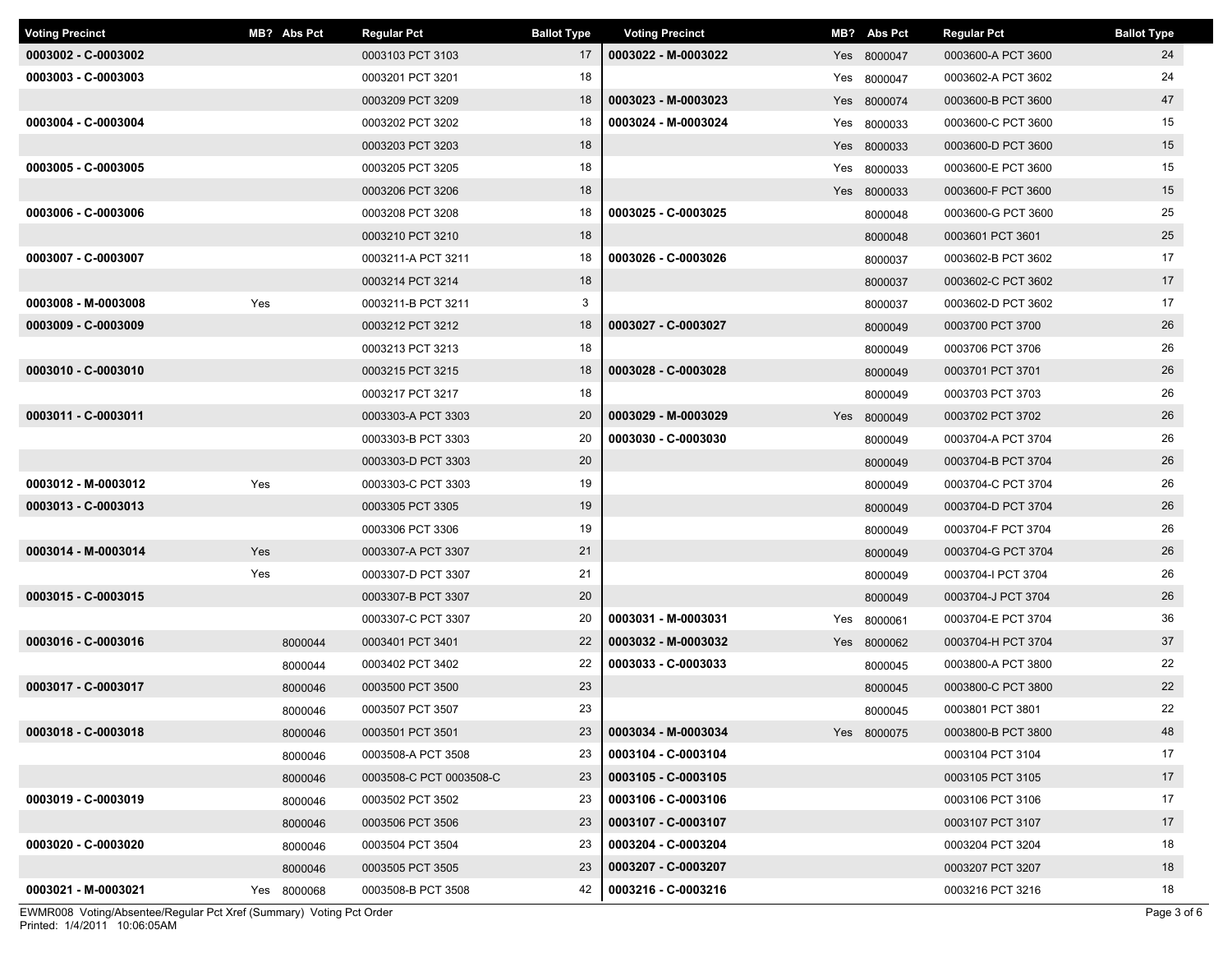| <b>Voting Precinct</b> | MB? Abs Pct | <b>Regular Pct</b> | <b>Ballot Type</b> | <b>Voting Precinct</b> | MB? Abs Pct | <b>Regular Pct</b>  | <b>Ballot Type</b> |
|------------------------|-------------|--------------------|--------------------|------------------------|-------------|---------------------|--------------------|
| 0003301 - C-0003301    |             | 0003301 PCT 3301   | 19                 |                        | Yes         | 0004104-C PCT 4104  | 27                 |
| 0003302 - C-0003302    |             | 0003302 PCT 3302   | 19                 | 0004008 - C-0004008    |             | 0004200-A PCT 4200  | 15                 |
| 0003304 - C-0003304    |             | 0003304 PCT 3304   | 19                 |                        |             | 0004200-C PCT 4200  | 15                 |
| 0003503 - C-0003503    |             | 0003503 PCT 3503   | 23                 | 0004009 - M-0004009    | Yes         | 0004200-B PCT 4200  | 39                 |
| 0003705 - C-0003705    |             | 0003705 PCT 3705   | 23                 | 0004010 - M-0004010    | Yes         | 0004201-A PCT 4201  | 28                 |
| 0004001 - C-0004001    |             | 0004100-A PCT 4100 | 27                 |                        | Yes         | 0009999 PCT 0009999 | 28                 |
|                        |             | 0004100-B PCT 4100 | 27                 | 0004011 - M-0004011    | Yes         | 0004201-C PCT 4201  | 29                 |
|                        |             | 0004100-C PCT 4100 | 27                 |                        | Yes         | 0004202-A PCT 4202  | 29                 |
|                        |             | 0004100-D PCT 4100 | 27                 |                        | Yes         | 0004202-C PCT 4202  | 29                 |
|                        |             | 0004100-E PCT 4100 | 27                 |                        | Yes         | 0004202-D PCT 4202  | 29                 |
|                        |             | 0004100-G PCT 4100 | 27                 |                        | Yes         | 0004203-C PCT 4203  | 29                 |
|                        |             | 0004100-H PCT 4100 | 27                 | 0004012 - C-0004012    |             | 0004202-B PCT 4202  | 11                 |
|                        |             | 0004102-A PCT 4102 | 27                 |                        |             | 0004202-E PCT 4202  | 11                 |
|                        |             | 0004102-B PCT 4102 | 27                 |                        |             | 0004202-F PCT 4202  | 11                 |
|                        |             | 0004102-C PCT 4102 | 27                 |                        |             | 0004203-B PCT 4203  | 11                 |
|                        |             | 0004102-D PCT 4102 | 27                 | 0004013 - M-0004013    | Yes         | 0004250 PCT 4250    | 18                 |
|                        |             | 0004102-F PCT 4102 | 27                 | 0004014 - C-0004014    |             | 0004300 PCT 4300    | 42                 |
|                        |             | 0004102-G PCT 4102 | 27                 |                        |             | 0004303 PCT 4303    | 42                 |
| 0004002 - M-0004002    | Yes         | 0004100-F PCT 4100 | 38                 |                        |             | 0004304 PCT 4304    | 42                 |
| 0004003 - C-0004003    |             | 0004101-A PCT 4101 | 38                 | 0004015 - C-0004015    | 8000066     | 0004301-A PCT 4301  | 40                 |
|                        |             | 0004101-F PCT 4101 | 38                 |                        | 8000066     | 0004301-B PCT 4301  | 40                 |
|                        |             | 0004101-G PCT 4101 | 38                 |                        | 8000066     | 0004301-C PCT 4301  | 40                 |
|                        |             | 0004101-H PCT 4101 | 38                 |                        | 8000066     | 0004301-I PCT 4301  | 40                 |
|                        |             | 0004101-I PCT 4101 | 38                 | 0004016 - M-0004016    | Yes 8000040 | 0004301-D PCT 4301  | 18                 |
|                        |             | 0004101-J PCT 4101 | 38                 |                        | Yes 8000040 | 0004301-E PCT 4301  | 18                 |
|                        |             | 0004101-K PCT 4101 | 38                 |                        | Yes 8000040 | 0004301-F PCT 4301  | 18                 |
| 0004004 - M-0004004    | Yes         | 0004101-B PCT 4101 | 27                 |                        | Yes 8000040 | 0004301-G PCT 4301  | 18                 |
|                        | Yes         | 0004101-C PCT 4101 | 27                 |                        | Yes 8000040 | 0004301-H PCT 4301  | 18                 |
|                        | Yes         | 0004101-D PCT 4101 | 27                 | 0004017 - M-0004017    | Yes 8000067 | 0004301-J PCT 4301  | 41                 |
|                        | Yes         | 0004101-E PCT 4101 | 27                 | 0004018 - M-0004018    | Yes 8000069 | 0004302-A PCT 4302  | 42                 |
| 0004005 - M-0004005    | Yes         | 0004102-E PCT 4102 | 38                 | 0004019 - M-0004019    | Yes 8000070 | 0004302-B PCT 4302  | 43                 |
|                        | Yes         | 0004103-B PCT 4103 | 38                 |                        | Yes 8000070 | 0004302-G PCT 4302  | 43                 |
|                        | Yes         | 0004104-D PCT 4104 | 38                 | 0004020 - C-0004020    | 8000040     | 0004302-C PCT 4302  | 18                 |
| 0004006 - C-0004006    |             | 0004103-A PCT 4103 | 27                 |                        | 8000040     | 0004302-D PCT 4302  | 18                 |
|                        |             | 0004103-C PCT 4103 | 27                 |                        | 8000040     | 0004302-E PCT 4302  | 18                 |
|                        |             | 0004103-D PCT 4103 | 27                 |                        | 8000040     | 0004302-F PCT 4302  | 18                 |
| 0004007 - M-0004007    | Yes         | 0004104-A PCT 4104 | 27                 | 0004021 - M-0004021    | Yes 8000034 | 0004306-A PCT 4306  | 15                 |
|                        | Yes         | 0004104-B PCT 4104 | 27                 |                        | Yes 8000034 | 0004306-E PCT 4306  | 15                 |

Printed: 1/4/2011 10:06:05AM EWMR008 Voting/Absentee/Regular Pct Xref (Summary) Voting Pct Order Page 4 of 6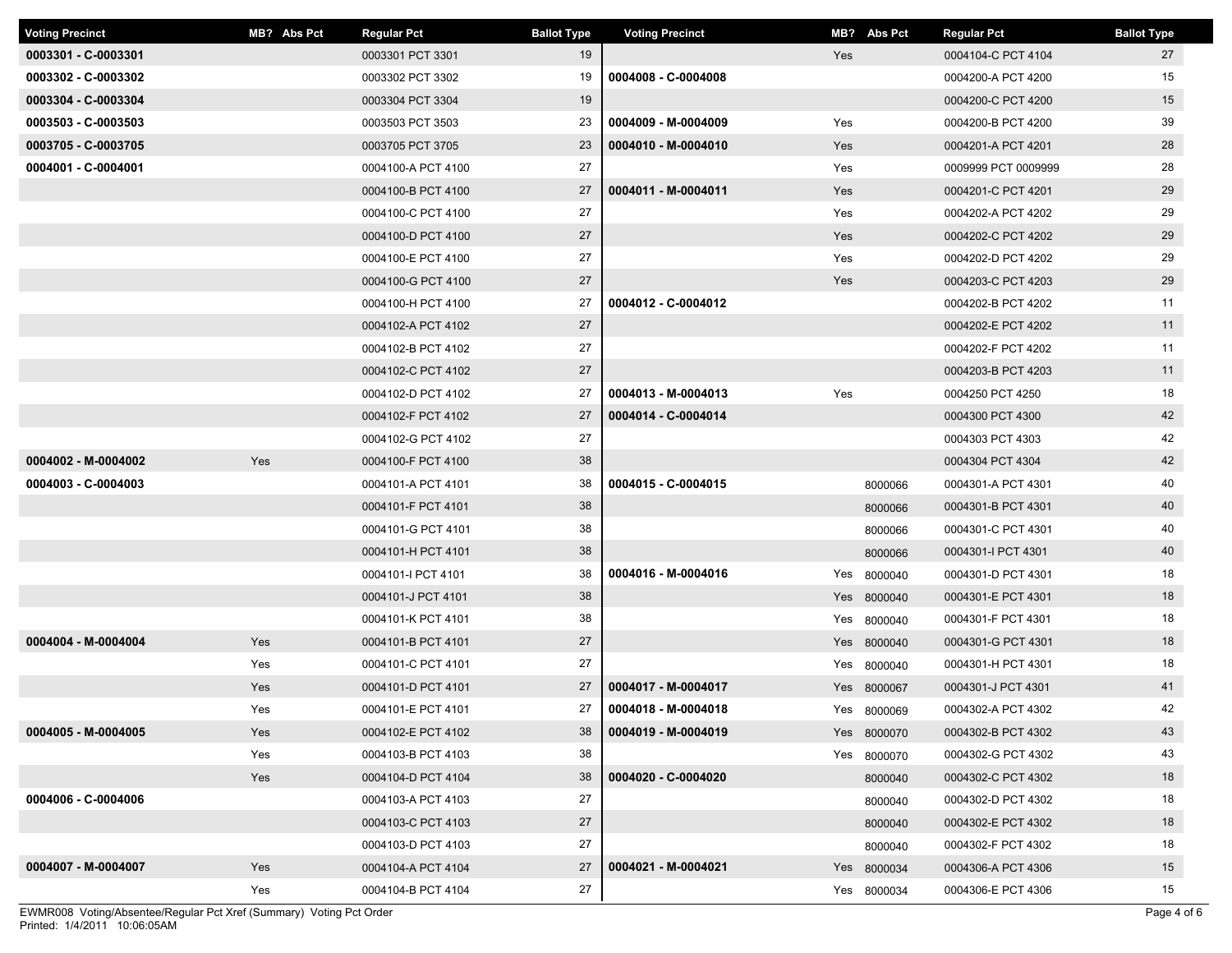| <b>Voting Precinct</b> | MB? Abs Pct | <b>Regular Pct</b> | <b>Ballot Type</b> | <b>Voting Precinct</b> |     | MB? Abs Pct | <b>Regular Pct</b>      | <b>Ballot Type</b> |
|------------------------|-------------|--------------------|--------------------|------------------------|-----|-------------|-------------------------|--------------------|
| 0004021 - M-0004021    | Yes 8000034 | 0004306-F PCT 4306 | 15                 | 0004503 - C-0004503    |     |             | 0004503 PCT 4503        | 6                  |
|                        | Yes 8000034 | 0004306-G PCT 4306 | 15                 | 0004600 - C-0004600    |     |             | 0004600 PCT 4600        | 2                  |
| 0004022 - C-0004022    | 8000055     | 0004306-B PCT 4306 | 30                 | 0004601 - C-0004601    |     |             | 0004601 PCT 4601        | $\overline{2}$     |
|                        | 8000055     | 0004306-C PCT 4306 | 30                 | 0004709 - C-0004709    |     |             | 0004709 PCT 4709        | 14                 |
|                        | 8000055     | 0004306-D PCT 4306 | 30                 | 0004800 - C-0004800    |     |             | 0004800 PCT 4800        | 3                  |
|                        | 8000055     | 0004306-H PCT 4306 | 30                 | 0004806 - C-0004806    |     |             | 0004806 PCT 4806        | 4                  |
|                        | 8000055     | 0004307 PCT 4307   | 30                 | 0004807 - C-0004807    |     | 8000028     | 0004807 PCT 4807        | 13                 |
| 0004023 - C-0004023    | 8000056     | 0004400 PCT 4400   | 31                 | 0005001 - M-0005001    | Yes |             | 0005101-A PCT 5101      | 5                  |
|                        | 8000056     | 0004401 PCT 4401   | 31                 |                        | Yes |             | 0005102-A PCT 0005102-A | $5\phantom{.0}$    |
| 0004024 - C-0004024    | 8000056     | 0004402-A PCT 4402 | 31                 | 0005002 - C-0005002    |     |             | 0005101-B PCT 5101      | 6                  |
|                        | 8000056     | 0004402-C PCT 4402 | 31                 | 0005003 - C-0005003    |     |             | 0005102-B PCT 0005102-B | 6                  |
|                        | 8000056     | 0004402-D PCT 4402 | 31                 | 0005004 - C-0005004    |     |             | 0005200 PCT 5200        | 6                  |
|                        | 8000056     | 0004403 PCT 4403   | 31                 |                        |     |             | 0005210-B PCT 5210      | 6                  |
| 0004025 - M-0004025    | Yes 8000034 | 0004402-B PCT 4402 | 15                 | 0005005 - C-0005005    |     | 8000017     | 0005201-A PCT 5201      | 6                  |
|                        | Yes 8000034 | 0004402-E PCT 4402 | 15                 | 0005006 - M-0005006    |     | Yes 8000015 | 0005201-B PCT 5201      | $5\phantom{.0}$    |
| 0004026 - M-0004026    | Yes 8000014 | 0004501-A PCT 4501 | 5                  |                        |     | Yes 8000015 | 0005202-A PCT 5202      | 5                  |
|                        | Yes 8000014 | 0004502-A PCT 4502 | $5\phantom{.0}$    |                        |     | Yes 8000015 | 0005203-A PCT 5203      | $5\phantom{.0}$    |
| 0004027 - C-0004027    | 8000016     | 0004501-B PCT 4501 | 6                  |                        |     | Yes 8000015 | 0005204-A PCT 5204      | 5                  |
|                        | 8000016     | 0004501-C PCT 4501 | $6\phantom{.}6$    | 0005007 - C-0005007    |     | 8000017     | 0005202-B PCT 5202      | 6                  |
| 0004028 - C-0004028    | 8000016     | 0004502-B PCT 4502 | 6                  | 0005008 - C-0005008    |     | 8000017     | 0005203-B PCT 5203      | 6                  |
| 0004029 - C-0004029    | 8000001     | 0004700 PCT 4700   | $\overline{1}$     |                        |     | 8000017     | 0005204-B PCT 5204      | 6                  |
|                        | 8000001     | 0004702 PCT 4702   | $\mathbf{1}$       | 0005009 - M-0005009    |     | Yes 8000015 | 0005205-A PCT 5205      | 5                  |
|                        | 8000001     | 0004703 PCT 4703   | $\mathbf{1}$       |                        |     | Yes 8000015 | 0005206-A PCT 5206      | $5\phantom{.0}$    |
| 0004030 - C-0004030    | 8000001     | 0004701 PCT 4701   | $\mathbf{1}$       |                        |     | Yes 8000015 | 0005207-A PCT 5207      | 5                  |
|                        | 8000001     | 0004704 PCT 4704   | $\mathbf{1}$       |                        |     | Yes 8000015 | 0005208-A PCT 5208      | 5                  |
|                        | 8000001     | 0004705 PCT 4705   | $\mathbf{1}$       |                        |     | Yes 8000015 | 0005210-A PCT 5210      | 5                  |
|                        | 8000001     | 0004706 PCT 4706   | $\overline{1}$     |                        |     | Yes 8000015 | 0005215-A PCT 5215      | $5\phantom{.0}$    |
| 0004031 - C-0004031    | 8000001     | 0004707 PCT 4707   | $\mathbf{1}$       |                        |     | Yes 8000015 | 0005220-B PCT 5220      | 5                  |
|                        | 8000001     | 0004708 PCT 4708   | $\mathbf{1}$       |                        |     | Yes 8000015 | 0005222-C PCT 5222      | $5\phantom{.0}$    |
| 0004032 - C-0004032    | 8000007     | 0004801 PCT 4801   | 3                  |                        |     | Yes 8000015 | 0005226-C PCT 5226      | 5                  |
|                        | 8000007     | 0004802 PCT 4802   | 3                  | 0005010 - C-0005010    |     | 8000017     | 0005205-B PCT 5205      | 6                  |
| 0004033 - C-0004033    | 8000007     | 0004803 PCT 4803   | 3                  | 0005011 - C-0005011    |     | 8000017     | 0005206-B PCT 5206      | 6                  |
|                        | 8000007     | 0004804 PCT 4804   | 3                  |                        |     | 8000017     | 0005206-C PCT 5206      | 6                  |
| 0004034 - C-0004034    | 8000007     | 0004805 PCT 4805   | 3                  |                        |     | 8000017     | 0005207-B PCT 5207      | 6                  |
|                        | 8000007     | 0004808 PCT 4808   | 3                  | 0005012 - C-0005012    |     | 8000017     | 0005208-B PCT 5208      | 6                  |
| 0004035 - M-0004035    | Yes 8000013 | 0004901 PCT 4901   | 4                  |                        |     | 8000017     | 0005208-C PCT 5208      | 6                  |
| 0004036 - M-0004036    | Yes 8000008 | 0004902 PCT 4902   | 3                  |                        |     | 8000017     | 0005208-D PCT 5208      | 6                  |
| 0004305 - C-0004305    |             | 0004305 PCT 4305   | 15                 | 0005013 - M-0005013    |     | Yes 8000017 | 0005212-A PCT 5212      | 6                  |